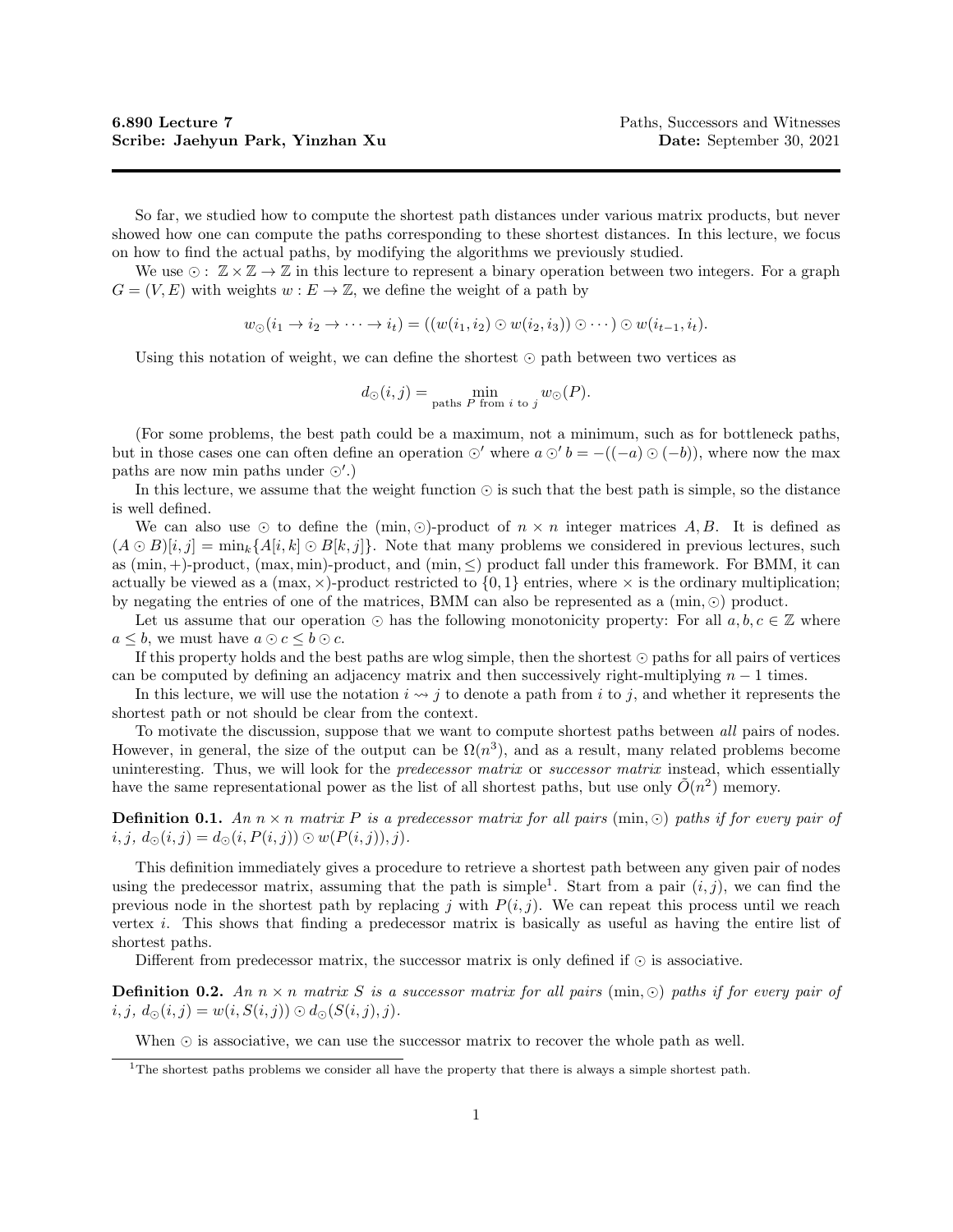**Proposition 0.1.** Given a predecessor/successor matrix S, for any i, j, a shortest  $i \leadsto j$  path can be found in time linear in its length.

Another concept that is closely related to predecessor matrix is the witness matrix.

**Definition 0.3.** A witness for  $(A \odot B)[i, j]$  is the index k such that  $A(i, k) \odot B(k, j) = (A \cdot B)[i, j]$ . A witness matrix W has  $W(i, j)$  as a witness for  $(A \odot B)[i, j]$ .

In the last section, we will prove the following theorem, which essentially shows that finding the witness matrix is equivalent to computing the  $(\min, \odot)$ -product, up to poly-logarithmic factors.

**Theorem 1.** If there is an algorithm for  $(\min, \odot)$ -product in  $T(n)$  time, then there is a randomized algorithm computing W w.h.p. running in  $O(T(n) \log^3 n)$  time.

# 1 Applications of the Witness Matrix

In many cases, witness matrices can be used to construct the successor matrix for the shortest paths.

### 1.1 All-pairs shortest paths for unweighted undirected graphs

We presented a nice algorithm by Seidel for APSP in unweighted undirected graphs. In this section, we will show that if witnesses for BMM can be computed in  $T(n)$  time (thus we can also compute BMM in  $T(n)$  time), then we can compute predecessor matrix in undirected unweighted graphs in  $\tilde{O}(T(n))$  time. In the Pset, you will show how to compute APSP in unweighted undirected graphs in  $O(T(n))$  time, assuming BMM can be computed in  $T(n)$  time. Thus, it remains to show how to find the predecessor matrix if we are given the distance matrix d.

One of the main ideas in Seidel's algorithm was that for all i, j, and a neighbor k of j,  $d[i, j]$  and  $d[i, k]$ differ by at most 1. Moreover, any k that satisfies  $d[i, k] = d[i, j] - 1$  is a valid predecessor of j in path  $i \rightsquigarrow j$ . Now, because  $d[i, k]$  can only take values from  $\{d[i, j] - 1, d[i, j], d[i, j] + 1\}$ , we know that  $d[i, k] \equiv d[i, j] - 1$  $\pmod{3}$  implies that k is a predecessor. This fact can be used to compute the predecessor matrix, given the distance matrix d, and the adjacency matrix A.

For  $s = 0, 1, 2$ , construct matrices  $D^{(s)}$  as below:

$$
D^{(s)}[i,k] = \begin{cases} 1 & \text{if } d[i,k] \equiv s-1 \pmod{3}, \\ 0 & \text{otherwise.} \end{cases}
$$

Then, we compute the Boolean matrix product  $D^{(s)}A$ , and the corresponding witness matrix  $W^{(s)}$ . Now, for each i and j, set  $P[i, j] = W^{(s_{ij})}[i, j]$ , where  $s_{ij} = D[i, j] \mod 3$ . To see why this is correct, fix i and j, and consider the  $(i, j)$ -th entry of the product  $D^{(s_{ij})} \cdot A$ . The index k that contributes to this entry satisfies  $D^{(s_{ij})}[i,k] = A[k,j] = 1$ . By construction, this means that  $d[i,k] \equiv d[i,j] - 1 \pmod{3}$ , and from the previous observation, we can conclude that k is a predecessor of j in the shortest path  $i \rightarrow j$ .

#### 1.2 Transitive closure via successive squaring

Consider computing the transitive closure of a graph  $G$  by successively squaring the adjacency matrix  $A$ , using the Boolean matrix product. If there is a path from i to j, then the  $(i, j)$ -th entry of the successor matrix S should give the node next to i in some simple path  $i \leadsto j$ . If there is no path, then  $S[i, j]$  can be arbitrary (this is consistent with the definition of successor matrices). We show that the successor matrix can be computed along with the transitive closure, using Algorithm ??.

Algorithm ?? returns the transitive closure  $T$ , along with the successor matrix  $S$ . To see its correctness, we argue that  $S^{(k)}$  is a correct successor matrix for all pairs of nodes i, j such that j is reachable from i via a path of length  $\leq 2^k$ . The base case  $k = 0$  is obtained directly from the adjacency matrix. When  $k > 0$ , if there is a path  $i \leadsto j$  of length at most  $2^k$ , then the corresponding entry of  $W^{(k)}$  gives a midpoint node w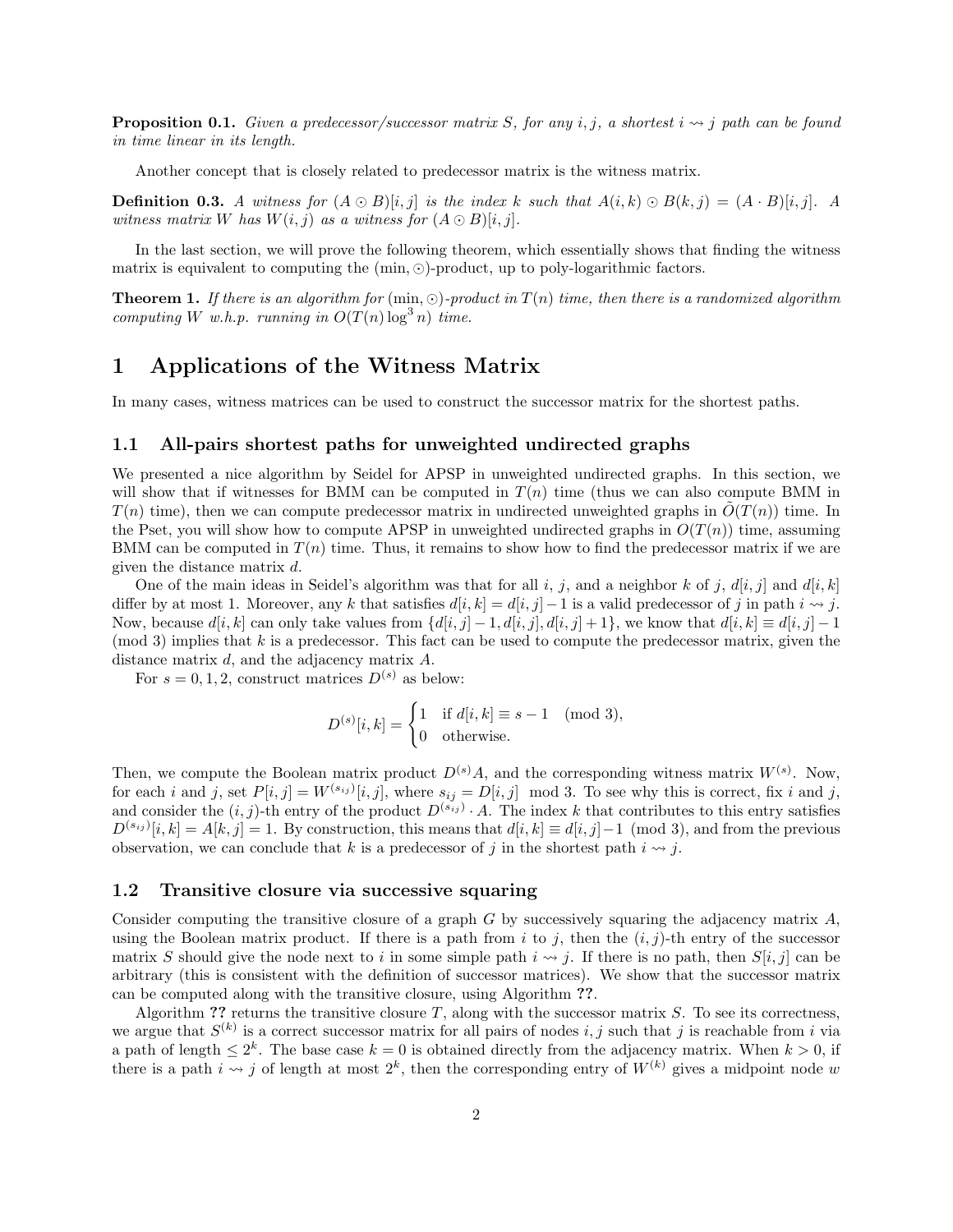Algorithm 1: TransitiveClosure $(G, A)$ 

```
\overline{A^{(0)} \leftarrow A + I};
For all i and j, S^{(0)}[i, j] \leftarrow j if A[i, j] = 1;
for k = 1, \ldots, \log n do
     A^{(k)} \leftarrow (A^{(k-1)})^2;W^{(k)} \leftarrow witness matrix of the product above;
     for every pair (i, j) do
          if A^{(k-1)}[i,j] = 1 then
               S^{(k)}[i, j] = S^{(k-1)}[i, j]else
               S^{(k)}[i, j] = S^{(k-1)}[i, W^{k}[i, j]]For all i and j, S^{(k)}[i,j] \leftarrow S^{(k-1)}[i,W^{(k)}[i,j]];T \leftarrow A^{(\log n)};
S \leftarrow S^{(\log n)};
return (T, S);
```
so that there are paths  $i \leadsto w$  and  $w \leadsto j$ , both of which have lengths at most  $2^{k-1}$ . The successor of path  $i \leadsto j$  can then be retrieved from the successor of path  $i \leadsto w$ , which is already computed in  $S^{(k-1)}$ . This shows that  $S^{(k)}$  is indeed a correct successor matrix.

### 1.3 All-pairs shortest paths for weighted graphs via Zwick's algorithm

Assume we can get the witnesses for  $(\min, +)$ -product of matrices A and B with entries in  $\{-M, \ldots, M\}$  $\{\infty\}$  in  $O(Mn^{\omega})$  time. Then the idea in the previous example can readily be applied to Zwick's algorithm. Recall, from lecture 4, that Zwick's algorithm does a matrix multiplication in each of its  $\log_{3/2} n$  iterations, computing the distances between nodes connected via paths of length  $\leq (3/2)^{\ell}$  in iteration  $\ell$ . In iteration  $\ell$ , we need to compute the  $(\min, +)$ -product of an  $n \times O(\frac{n}{(3/2)^{\ell}})$  matrix and an  $O(\frac{n}{(3/2)^{\ell}}) \times n$  matrix, such that the entries of both matrices are bounded by  $M(3/2)^{\ell}$ . For each of these matrix multiplications, we can find the associated witness matrices by splitting each matrix to square matrices, and find the witnesses of the  $(\min, +)$ -product between each pair of square matrices. The witness matrix for iteration  $\ell$  finds a midpoint of each shortest path of length in  $[(3/2)^{\ell-1}, (3/2)^{\ell})$ . The midpoint w of any such  $i \rightsquigarrow j$  path lies in the "middle third" of the path, and hence similar to Algorithm  $\gamma$ , we can find the successor of i on the path by setting it to the successor of i on the  $i \sim w$  path computed in the previous iteration.

## 2 Computing Witness Matrices

In this section, we show an algorithm for computing witness matrices associated with the matrix product  $A \odot B$ , so that the successor matrix can be computed as described in the previous part.

Before handling the general case, we first focus on an easier variant of the problem, in which the witnesses are unique.

**Definition 2.1.** A matrix U is a unquie witness matrix for the  $(\min, \odot)$ -product of A and B if  $U[i, j] = k$ whenever k is the unique minimizer of  $A[i, k] \odot B[k, j]$ .

Note by the above definition, when  $(i, j)$  has more than one witnesses,  $U[i, j]$  can have arbitrary values.

In the case of Boolean matrix multiplication, computing a unique witnesses matrix is easy; let  $A'$  be a matrix defined by  $A'[i, k] = kA[i, k]$ . Then, the integer matrix product  $A'B$  directly gives the unique witness